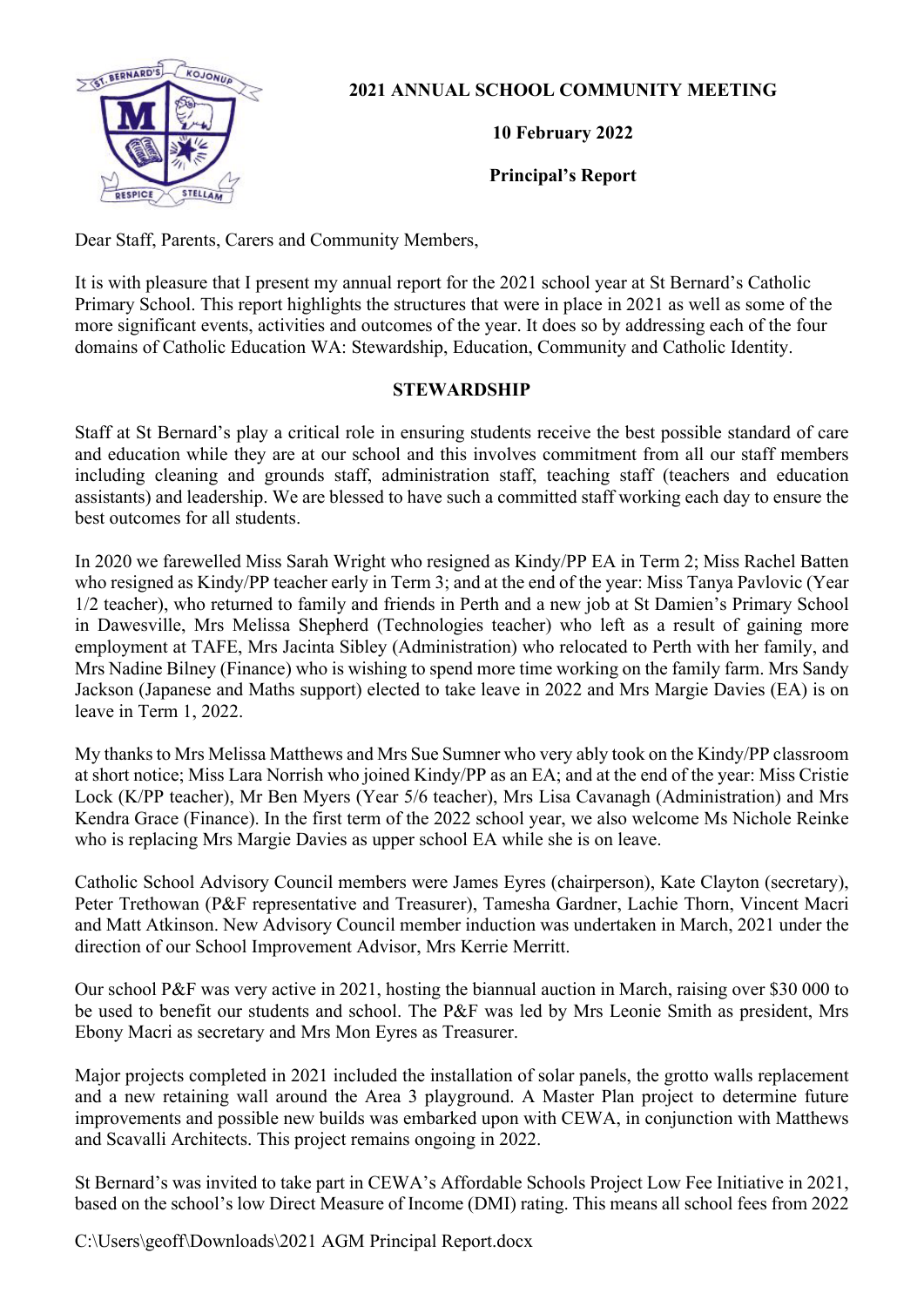will be capped at \$300 per student, plus a \$90 building levy, with no further expense to parents. CEWA will subsidise St Bernard's to the amount of 2021 school fees and will continue doing this until enrolments pass the 2021enrolment number of 74. Sibling discounts will still apply, but the Health Care Card rebate no longer applies as fees are capped at the HCC level.

School grounds and buildings continued to be maintained throughout the year by our team of Mrs Annette Sawyer (cleaning) and Mr Robert Brown (grounds and maintenance) on a voluntary basis, until the position of groundskeeper was taken up by Mrs Karin Praetz in April.

In 2021 staff continued to engage with school improvement through the National Quality Standards (NQS), as well as the School Improvement Plan (SIP), including the Curriculum Plan, Evangelisation Plan and Aboriginal Education Plan.

In line with our SIP and Curriculum Plan, staff focused on deepening their use of learning centres during the Literacy and Numeracy Dedicated Time blocks in order to best support students' learning. This work was supported by our Literacy specialist teacher, Mrs Sharon Venables, Maths specialist teacher, Mrs Sandy Jackson, and regular visits by CEWA Literacy Consultant, Mrs Liz Harper.

Exploring our understanding and facilitating the implementation of play-based, inquiry focused learning in the Early Years was the focus identified in our Quality Improvement Plan (QIP) as part of our commitment to implementing the NQS in Kindy-Year 2. This work was supported by the involvement of early years staff in the Great Southern Network meetings conducted each semester with staff from St Joseph's Albany, St Matthew's Narrogin and St Patrick's Katanning, with the support of CEWA early years consultants.

The focus of the Great Southern Network shifted in 2021 to a STEM focus in Years 3 and 4, with meetings each term culminating in a STEM Challenge Showcase in Term 4. St Bernard's Year 3/4 class enjoyed the STEM focus and we were thrilled to have both a group represented in the National STEM Challenge finals and a group winner of the Community category at the STEM Challenge Showcase locally.

CEWA Aboriginal Education Consultant, Mr Leon Ridgeway, continued to work with staff on implementing our Aboriginal Education Plan with the goal of linking Noongar language to classroom oral language activities.

# **EDUCATION**

As already noted, teachers focused on deepening their use of learning centres during the Literacy and Numeracy Dedicated Time blocks in order to best support students' learning. Classroom reading programs were supported by professional learning in the Accelerated Reader and STAR reading programs; the PLD Spelling program continued to be implemented in all classrooms and teachers further explored the use of Brightpath to support students' development in writing and Maths. Kindy students took part in the Kindergarten Oral Language Program (KOLP) offered through the Great Southern Health system.

We continued to offer the MultiLit suite of support programs in Literacy, with the MiniLit program for Years 1-3, taught by Mrs Kaylene Smart, and the MaqLit program for Years 3-6, taught by Mrs Margie Davies. Students taking part in both programs enjoyed their new learning spaces in the refurbished Snake Room.

Literacy and Numeracy support for students and teachers continued in 2021 with the expertise of Mrs Sharon Venables and Mrs Sandy Jackson. Specialist teachers continued to provide St Bernard's students with a well-rounded primary school education in the areas of Art (Mrs Sophie Atkinson),

C:\Users\geoff\Downloads\2021 AGM Principal Report.docx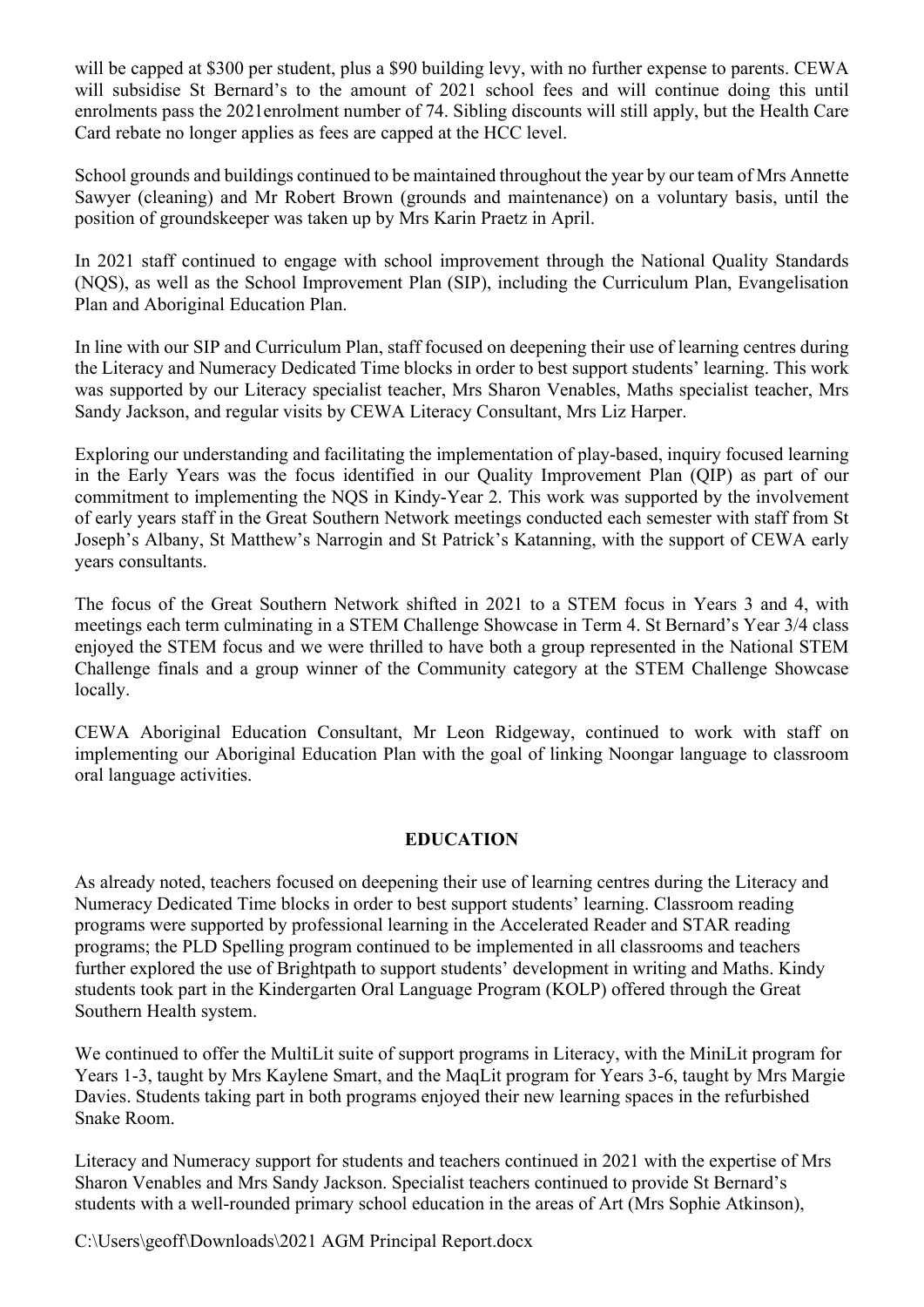Drama (Mrs Jayne Thorn), Science (Mrs Atkinson/Mrs Thorn), Technologies (Mrs Melissa Shepherd), Japanese in Years 3-6 (Mrs Jackson) and Physical Education (Mrs Peta Marinoni). The Little Stars playgroup for children aged 0-5 years old, and their parents, continued on Monday mornings with numbers of children attending consistently sitting between 12 and 18. Little Stars teacher, Mrs Melissa Matthews, was also responsible for overseeing the inaugural year of our Jnr. Stars 3 year old Pre-Kindy class on Tuesdays in the Early Years Centre. This program was a great success in 2021, starting with five enrolments and progressing to 17 by the end of the year. On Tuesdays, our Pre-Primary class spent the day in Bush School with their base being the Rainbow Room. Bush School learning was also taken up by our Year 1/2 and 5/6 classes. EAL/D students at St Bernard's were supported by our EAL/D support teacher, Mrs Atkinson, who worked with classroom teachers to develop individual EAL/D learning plans.

St Bernard's early childhood (K-2) staff attended Great Southern Network meetings each semester in 2021, allowing teachers from St Bernard's, St Joseph's Albany, St Matthew's Narrogin and St Patrick's Katanning to meet and work collaboratively, share ideas and extend their understanding of NQS standards. Year 3 and 4 teachers became the focus of meetings each term with the STEM focus, as outlined in the previous section. Enrichment was supported in 2021 by Miss Tanya Pavlovic who worked with a team of eight competitively selected students from Years 4-6. The team took part in the Optiminds program throughout the year, culminating in the Optiminds Challenge day at Curtin University in Perth in August. Professional learning in enrichment and challenge activities was provided to all staff.

Education Assistants attended an EA professional learning day run by CEWA staff and held on site at St Bernard's for schools in the Great Southern network. This day covered a range of topics including teaching and learning (in particular, Mathematics), special needs and EAL/D support, pastoral care, behaviour management and staff wellbeing. At the same time, teachers undertook professional learning in Mathematics and EAL/D support.

On the ground support was provided throughout the year by CEWA consultants and learning area experts, as well as school support personnel including our School Improvement Advisor, School Support Consultant, Students with Disabilities consultant, and visiting school psychologist.

# **Assessment**

A range of assessments continued to be taken throughout the school year to inform teaching and track student progress. Diagnostic assessments at the start and/or end of the year included the On Entry assessment for PP students, the Observation Survey suite of testing in Literacy, the Mathematics Assessment Interview, the Ballard Westwood mental maths assessment, Brightpath writing, PLD spelling and the Informal Prose Inventory and STAR assessments for reading. System-level assessments included NAPLAN and the Bishops' Religious Literacy Assessment, both for students in Years 3 and 5.

Reporting to parents included formal reports each semester, learning portfolios, parent-teacher interviews, Individual Education Plans, EAL/D learning plans and informal meetings.

In 2021 a number of PLC meetings were dedicated to the analysis of student data in Literacy and Numeracy, enabling teaching staff to observe trends and patterns, inform planning and to develop and explore questions in relation to student progress. In our commitment to exploring student data and focusing on our teaching and its impact on student learning we reinforce our belief in helping each student to achieve to their highest potential.

# **COMMUNITY**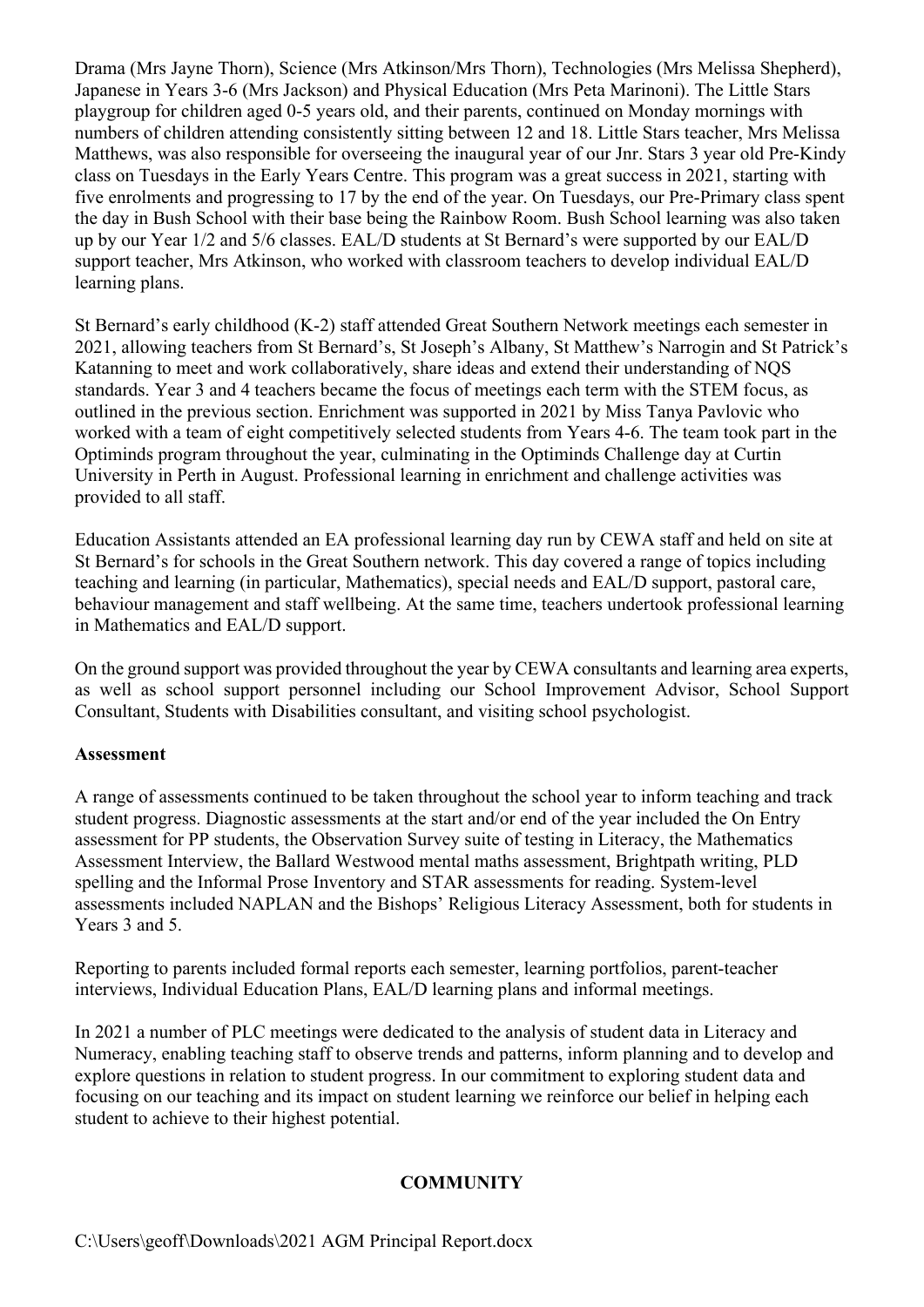St Bernard's is blessed to have an active body of parent, grandparent and community members who help our school in many ways. The Parents and Friends Association is a major supporter of all students and staff at our school and is always active within our school and the wider community. In 2021 P&F executive members were: Leonie Smith (president), Ebony Macri (secretary) and Mon Eyres (treasurer), all supported by a number of willing helpers at meetings and events. The first event of the year was the biannual Goods and Services Auction fundraiser. This event was a major success with over \$30 000 raised on the night. Throughout the year the P&F also supported sporting carnivals, classroom 'wishlist' purchases, the Year 5/6 and 3/4 camps, Year 6 leavers' shirts, Mathletics subscriptions, the Dancesport week in Term 4, and the purchase of Literacy and Numeracy resources. Our uniform shop continued to be operated by Mrs Kerrie Leusciatti and Ms Carolyn Macri.

The St Bernard's Choir was again made possible with the support of Mrs Kate Clayton and Mrs Carolyn Mathwin, along with Drama teacher, Mrs Jayne Thorn.

A highlight of the school social calendar was the celebration of the Philippines Independence Day. This was attended by the Filipino communities of both Kojonup and Katanning, as well as most of our school community and it provided a great opportunity to learn more about the culture, history and geography of the Philippines, as well as enjoying delicious food and learning the national anthem. Thanks to Mrs Sophie Atkinson (EAL/D support teacher) and Mrs Marilou Viloria for organising the night. The school community also came together in Term 4 for the Dancesport evening, the Book Fair and Storytelling night and the Christmas and Nativity Concert. These are all great opportunities to share and celebrate our students' learning and achievements, as well as to connect with other parents and families.

We continued to build links with the local Kojonup community through events and activities such as providing regular articles in the Kojonup News, participation in the Kojonup Show, community and school-based ANZAC Day services, sporting events and carnivals.

Kindy orientation sessions were held in Term 4 and our Little Stars playgroup and Jnr. Stars 3 year old Pre-Kindy finished the year with excellent numbers attending.

# **CATHOLIC IDENTITY**

In 2021, Fr Gerome Dalipe continued as St Bernard's Parish priest. Religious Education continued to be first and foremost learning area with instruction in the Religious Education units of work, and catechesis, being a priority throughout the year. Two students in each of the relevant year levels undertook the Sacraments of Reconciliation, First Holy Communion and Confirmation. These sacramental events included Parent/Student workshops and a retreat for students in the sacramental classes.

Our school community once again participated in the Rosary Rally in October which was led by the St. Bernard's Parish. It was once again a lovely, multi-cultural celebration.

We marked major events in the Church Liturgical calendar with whole school masses and liturgies and we also supported the Catholic Missions and Project Compassion with our fundraising efforts.

The promotion of Make Jesus Real (MJR) continued to be a focus in 2021.

# **SCHOOL GOALS & PRIORITIES 2019**

# **Learning**

- Embedding the Literacy Dedicated Time model in all classrooms
- Deepening teacher understanding and student engagement in learning centres in the classroom
- Exploration of play-based, inquiry focused learning opportunities for early years students, K-2
- Engagement with nature based play pedagogies, particularly through our Bush School classrooms

C:\Users\geoff\Downloads\2021 AGM Principal Report.docx